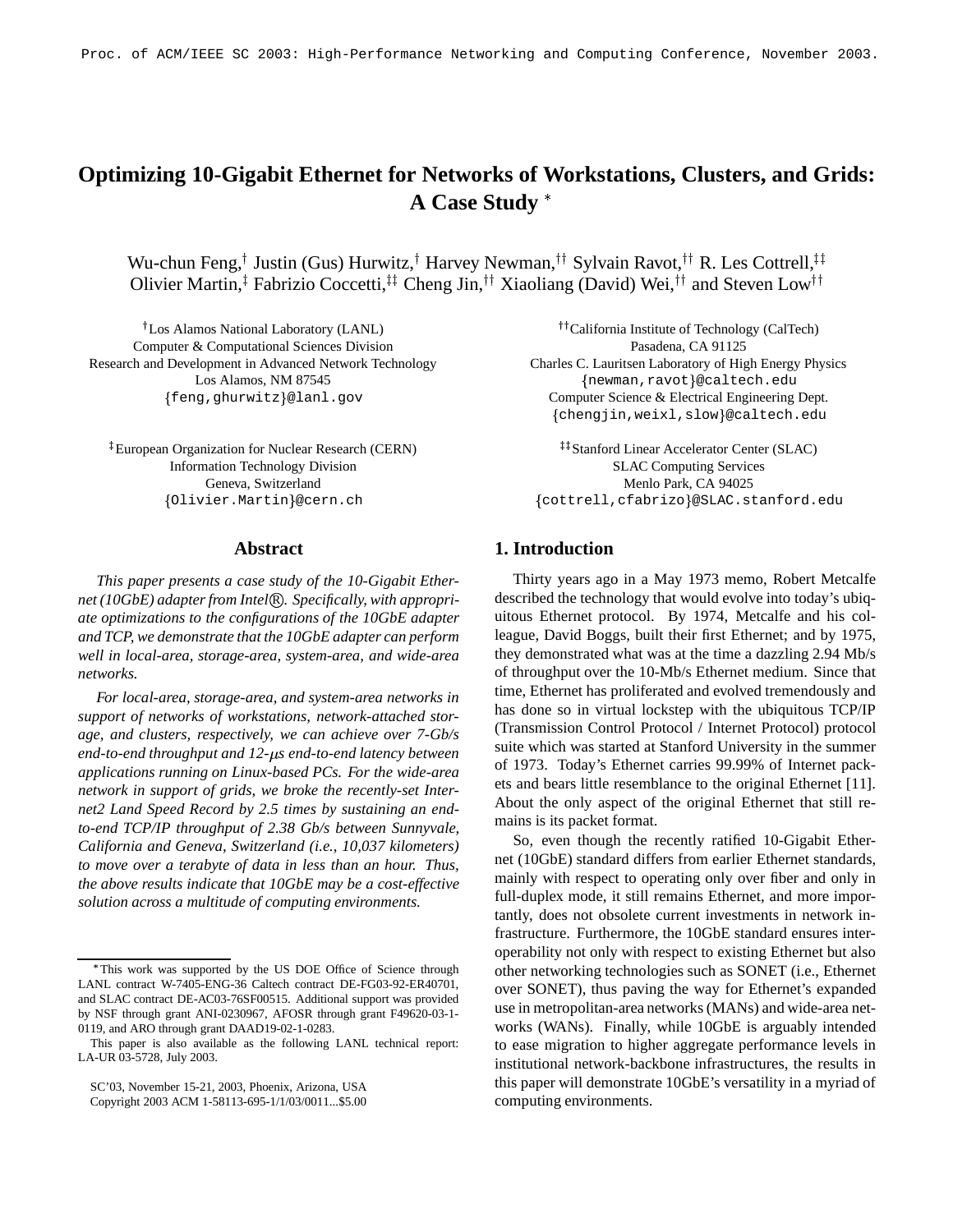

**Figure 1. Architecture of the 10GbE Adapter**

The remainder of the paper is organized as follows: Section 2 briefly describes the architecture of the Intel 10GbE adapter. Section 3 presents the local-area network (LAN) and system-area network (SAN) testing environments, experiments, and results and analysis, and Section 4 does the same for the wide-area network (WAN). Finally, we summarize and conclude in Section 5.

# **2. Architecture of a 10GbE Adapter**

The recent arrival of the Intel $\circledR$  PRO/10GbE LR<sup>TM</sup> server adapter paves the way for 10GbE to become an allencompassing technology from LANs and SANs to MANs and WANs. This first-generation 10GbE adapter consists of three major components: Intel 82597EX<sup>TM</sup> 10GbE controller, 512-KB of flash memory, and Intel 1310-nm serial optics, as shown in Figure 1.

The 10GbE controller provides an Ethernet interface that delivers high performance by providing direct access to all memory without using mapping registers, minimizing programmed I/O (PIO) read access required to manage the device, minimizing interrupts required to manage the device, and off-loading the host CPU of simple tasks such as TCP checksum calculations. Its implementation is in a single chip and contains both the medium-access control (MAC) and physical (PHY) layer functions, as shown at the top of Figure 1. The PHY layer, to the right of the MAC layer in Figure 1, consists of an 8B/10B physical coding sublayer and a 10-gigabit media independent interface (XGM II). To the left of the MAC layer is a direct-memory access (DMA) engine and the "peripheral component interconnect extended" interface (PCI-X I/F). The former handles the transmit and receive data and descriptor transfers between the host memory and onchip memory while the latter provides a complete glueless interface to a 33/66-MHz, 32/64-bit PCI bus or a 33/66/100/133- MHz, 32/64-bit PCI-X bus.

As is already common practice with high-performance adapters such as Myricom's Myrinet [2] and Quadrics' Qs-Net [17], the 10GbE adapter frees up host-CPU cycles by performing certain tasks (in silicon) on behalf of the host CPU. In contrast to the Myrinet and QsNet adapters, however, the 10GbE adapter focuses on host off-loading of certain TCP/IP tasks<sup>1</sup> rather than on remote direct-memory access (RDMA) and source routing. As a result, unlike Myrinet and Qs-Net, the 10GbE adapter provides a general-purpose, TCP/IPbased solution to applications, a solution that does *not* require any modification to application codes to achieve high performance, e.g., as high as 7 Gb/s between end-host applications with an end-to-end latency as low as  $12 \mu s$ .

As we will see later, achieving higher throughput will require either efficient offloading of network tasks from software to hardware (e.g., IETF's RDMA-over-IP effort, known as RDDP or remote direct data placement [19]) and/or significantly faster machines with large memory bandwidth. Achieving *substantially* higher throughput, e.g., approaching 10 Gb/s, will *not* be possible until the PCI-X hardware bottleneck in a PC is addressed. Currently, the peak bandwidth of a 133-MHz, 64-bit PCI-X bus in a PC is 8.5 Gb/s (see left-hand side of Figure 1), which is less than half the 20.6-Gb/s bidirectional data rate (see right-hand side of Figure 1) that the Intel 10GbE adapter can support.

<sup>&</sup>lt;sup>1</sup>Specifically, TCP & IP checksums and TCP segmentation.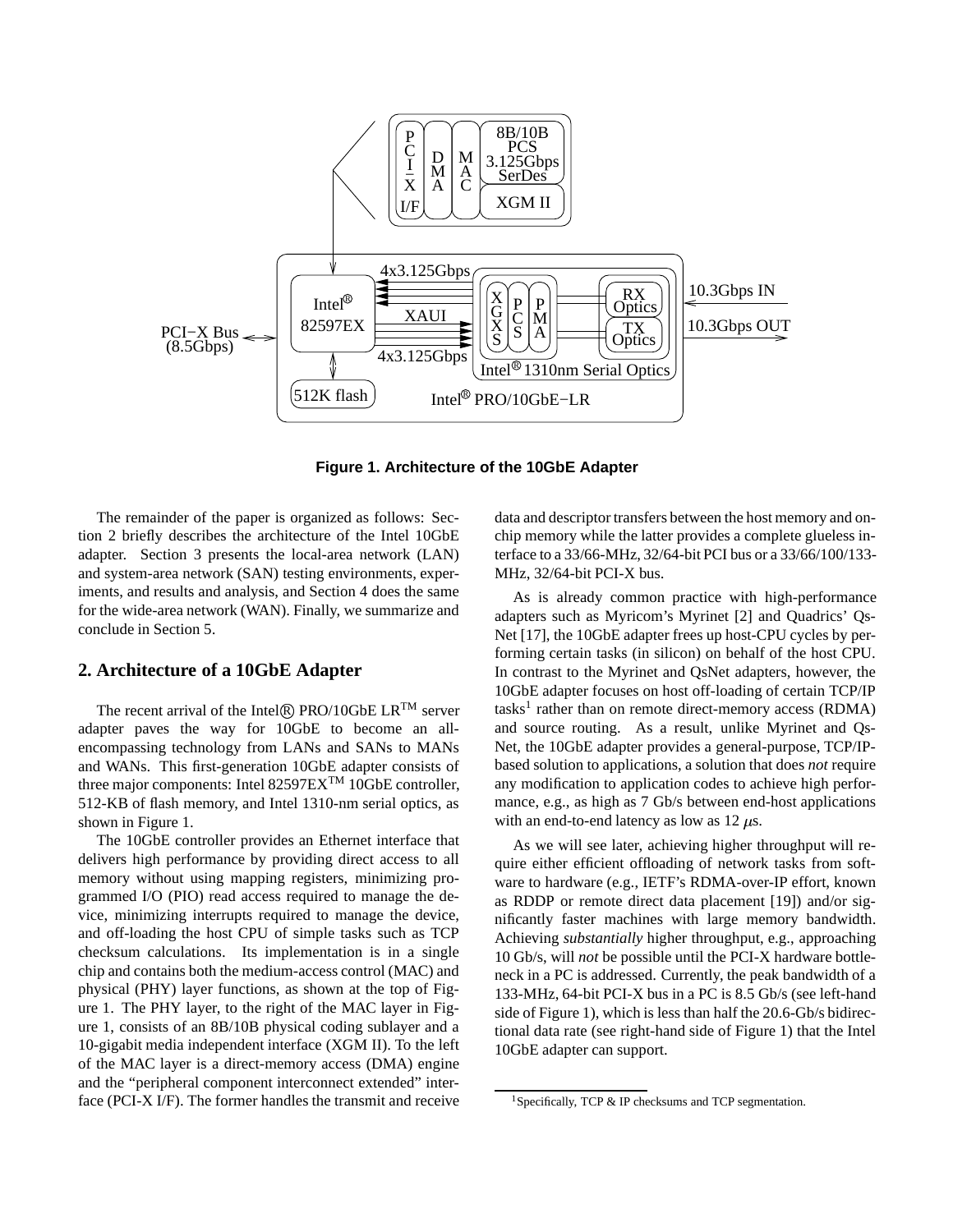# **3. LAN/SAN Tests**

In this section, we present our LAN/SAN experimental results and analysis. The results here show that we can achieve over 7 Gb/s of throughput and  $12-\mu s$  end-to-end latency with TCP/IP.

## **3.1. Testing Environments**

We evaluate the performance of the Intel 10GbE adapter in three different LAN/SAN environments, as shown in Figure 2:

- (a) Direct single flow between two computers connected back-to-back via a crossover cable,
- (b) Indirect single flow between two computers through a Foundry $\circledR$  FastIron<sup>TM</sup> 1500 switch,
- (c) Multiple flows through the Foundry FastIron 1500 switch,

where the computers that host the 10GbE adapters are either Dell® PowerEdge<sup>TM</sup> 2650 (PE2650) servers or Dell PowerEdge 4600 (PE4600) servers.

(Recently, we have also conducted additional back-to-back tests on computer systems, provided by Intel, with a slightly faster CPU and front-side bus (FSB). Given that we only had these systems for a few days, we merely use the results from these systems for anecdotal purposes as well as a "sanitycheck" on our more exhaustive tests on the Dell PowerEdge servers.<sup>2</sup>)

Each PE2650 contains dual 2.2-GHz Intel Xeon<sup>TM</sup> CPUs running on a 400-MHz front-side bus (FSB), using a ServerWorks® GC-LE chipset with 1 GB of memory and a dedicated 133-MHz PCI-X bus for the 10GbE adapter. Theoretically, this architectural configuration provides 25.6-Gb/s CPU bandwidth, up to 25.6-Gb/s memory bandwidth, and 8.5- Gb/s network bandwidth via the PCI-X bus.

Each PE4600 contains dual 2.4-GHz Intel Xeon CPUs running on a 400-MHz FSB, using a ServerWorks GC-HE chipset with 1 GB of memory and a dedicated 100-MHz PCI-X bus for the 10GbE adapter. This particular configuration provides theoretical bandwidths of 25.6-Gb/s, 51.2-Gb/s, and 6.4-Gb/s for the CPU, memory, and PCI-X bus, respectively.

(The systems provided by Intel contain dual 2.66-GHz Intel Xeon CPUs running on a 533-MHz FSB, using Intel's E7505 chipset with 2 GB of memory and a dedicated 100- MHz PCI-X bus for the 10GbE adapter. This architecture provides theoretical bandwidths of 34-Gb/s, 25.6-Gb/s, and 6.4-Gb/s for the CPU, memory, and PCI-X bus, respectively.)

In addition to the above hosts, we use a Foundry FastIron 1500 switch for both our indirect single-flow and multi-flow tests. In the latter case, the switch aggregates GbE and 10GbE



(a) Direct single flow



(b) Indirect single flow



(c) Multiple flows through the switch

### **Figure 2. LAN/SAN Testing Environments**

streams from (or to) many hosts into a 10GbE stream to (or from) a single host. The total backplane bandwidth (480 Gb/s) in the switch far exceeds the needs of our tests as each of the two 10GbE ports is limited to 8.5 Gb/s.

From a software perspective, all the above hosts run current installations of Debian Linux with customized kernel builds and tuned TCP/IP stacks. Specific kernels that we used include 2.4.19, 2.4.19-ac4, 2.4.19-rmap15b, 2.4.20, and 2.5.44. Because the performance differences between these various kernel builds prove negligible, we do not report the running kernel version in any of the results.

#### **3.2. Experiments**

In this paper, our experiments focus on the performance of bulk data transfer. We use two tools to measure network throughput — NTTCP [16] and Iperf [8] — and note that the experimental results from these two tools correspond to another oft-used tool called netperf [14].

NTTCP and IPerf work by measuring the time required to send a stream of data. Iperf measures the amount of data sent over a consistent stream in a set time. NTTCP, a ttcp

 $2$ We also have even more promising (but again, preliminary) 10GbE results on a 1.5-GHz Itanium-II system.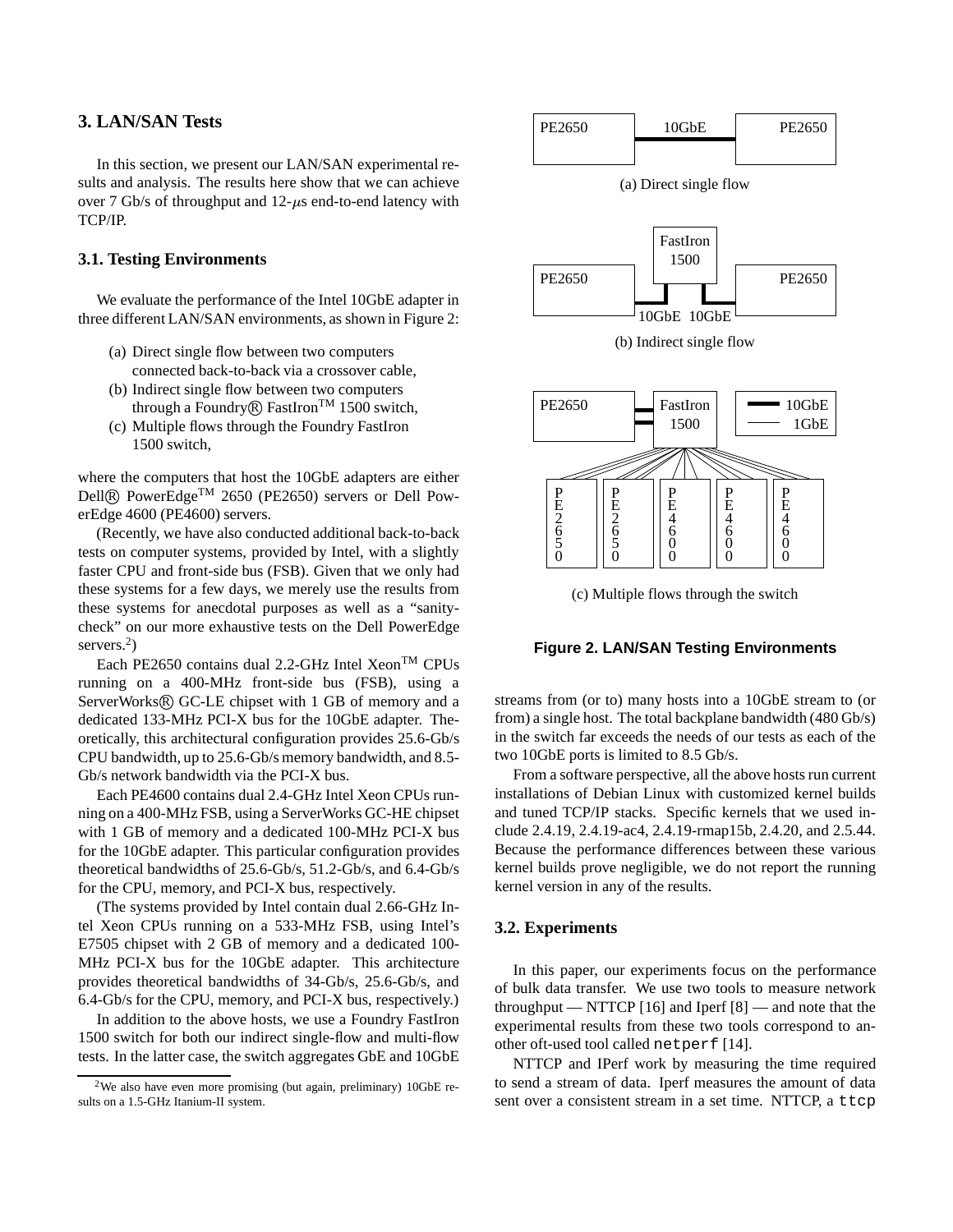variant, measures the time required to send a set number of fixed-size packets. In our tests, Iperf is well suited for measuring raw bandwidth while NTTCP is better suited for optimizing the performance between the application and the network. As our goal is to maximize performance to the application, NTTCP provides more valuable data in these tests. We therefore present primarily NTTCP data throughout the paper. (Typically, the performance difference between the two is within 2-3%. In no case does Iperf yield results significantly contrary to those of NTTCP.)

To estimate the end-to-end latency between a pair of 10GbE adapters, we use NetPipe [15] to obtain an averaged round-trip time over several single-byte, ping-pong tests and then divide by two.

To measure the memory bandwidth of our Dell PowerEdge systems, we use STREAM [10].

To estimate the CPU load across our throughput tests, we sample /proc/loadavg at five- to ten-second intervals.

And finally, to better facilitate the analysis of data transfers, we make use of two tools, tcpdump [21] and MAGNET [6]. tcpdump is commonly available and used for analyzing protocols at the wire level. MAGNET is a publicly available tool developed in part by the co-authors from Los Alamos National Laboratory. MAGNET allowed us to trace and profile the paths taken by individual packets through the TCP stack with negligible effect on network performance. By observing a random sampling of packets, we were able to quantify how many packets take each possible path, the cost of each path, and the conditions necessary for a packet to take a "faster" path. (We note that this is just one of many possible uses for MAGNET.)

## **3.3. Experimental Results**

This section presents an abridged account of the optimizations that we implemented to achieve greater than 4 Gb/s of throughput for a single TCP/IP flow between a pair of lowend 2.2-GHz Dell PE2650s. For a more in-depth discussion of each optimization step, we refer the reader to [7].

We begin our experiments with a stock TCP stack. From this starting point, we implement optimizations one by one to improve network performance between two identical Dell PE2650s connected via 10GbE, as shown in Figure 2(a).

The more common device and TCP optimizations result in little to no performance gains. These optimizations include changing variables such as the device transmit queue lengths and the use of TCP timestamps.

### **3.3.1 Bandwidth**

Before commencing our formal testing, we tune the TCP window sizes by calculating the ideal bandwidth-delay product and setting the TCP window sizes accordingly [22].

Running in a LAN or SAN, we expect this product to be relatively small, even at 10GbE speeds. The initial latency numbers that we observed are  $19 \mu s$  running back-to-back and  $25 \mu s$  running through the Foundry switch. At full 10GbE speed, this results in a maximum bandwidth-delay product of about 48 KB, well below the default window setting of 64 KB. At observed speeds, the maximum product is well under half of the default. In either case, these values are within the scope of the default maximum window settings.

## **Stock TCP**

We begin with single-flow experiments across a pair of unoptimized (stock) Dell PE2650s using standard 1500-byte and 9000-byte (jumboframe) maximum transfer units (MTUs). In their stock (i.e., default) configurations, the dual-processor PE2650s have a standard maximum PCI-X burst transfer size — controlled by the maximum memory read byte count (MM-RBC) register — of 512 bytes and run a symmetric multiprocessing (SMP) kernel. In each single-flow experiment, NTTCP transfers 32,768 packets ranging in size from 128 bytes to 16 KB at increments ranging in size from 32 to 128 bytes.

Figure 3 shows the baseline results. Using a larger MTU size produces 40-60% better throughput than the standard 1500-byte MTU. For 1500-byte MTUs, the CPU load is approximately 0.9 on both the send and receive hosts while the CPU load is only 0.4 for 9000-byte MTUs. We observe bandwidth peaks at 1.8 Gb/s with a 1500-byte MTU and 2.7 Gb/s with a 9000-byte MTU.



**Figure 3. Throughput of Stock TCP: 1500- vs. 9000-byte MTU**

## **Stock TCP + Increased PCI-X Burst Size**

Next, we increase the PCI-X burst transfer size (i.e., MM-RBC register) from 512 bytes to 4096 bytes. Although this optimization only produces a marginal increase in throughput for 1500-byte MTUs, it dramatically improves performance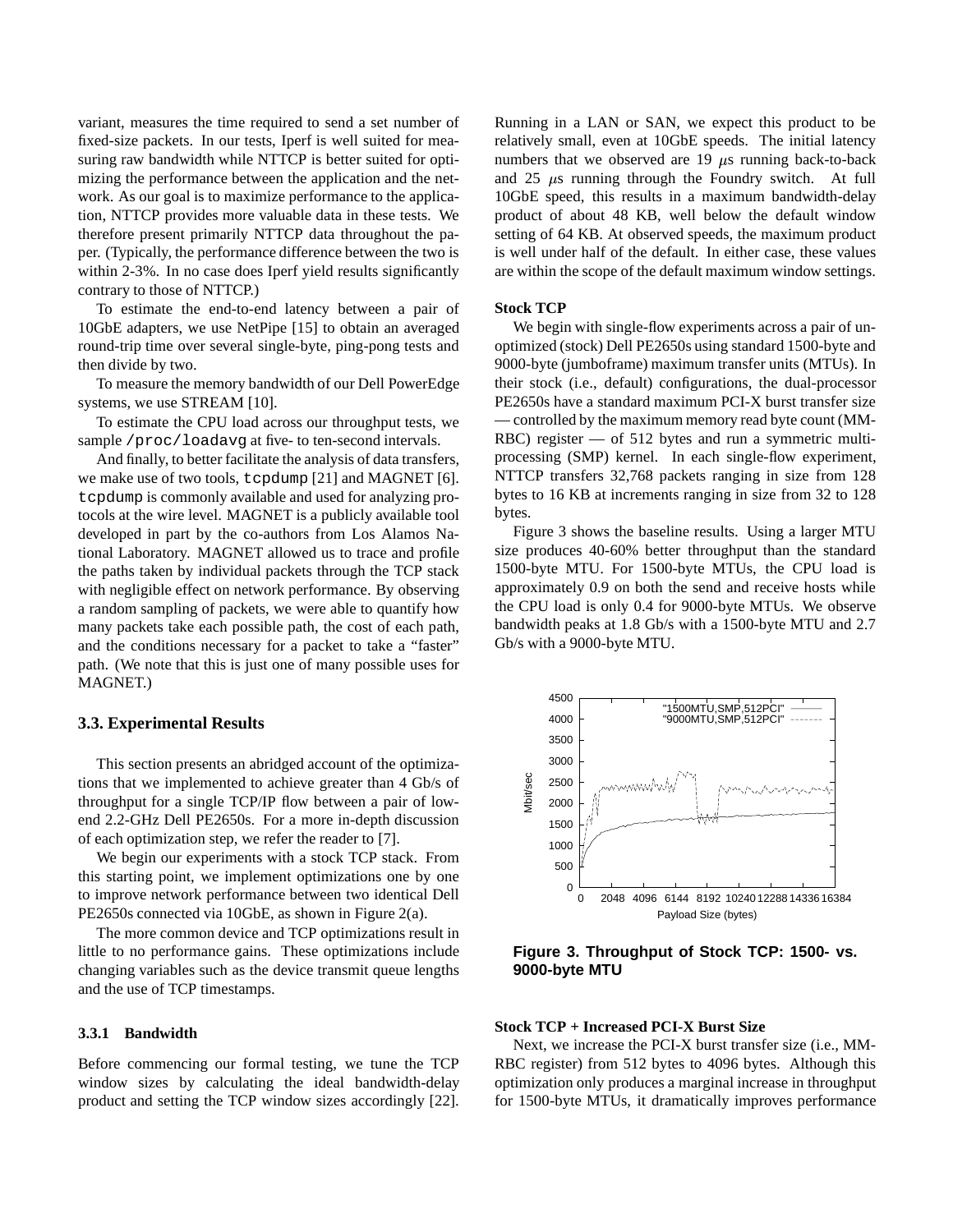with 9000-byte MTUs. The peak throughput increases to over 3.6 Gb/s, a throughput increase of 33% over the baseline case, while the average throughput increases to 2.63 Gb/s, an increase of 17%. The CPU load remains relatively unchanged from the baseline numbers reported above.

## **Stock TCP + Increased PCI-X Burst Size + Uniprocessor**

At the present time, the P4 Xeon SMP architecture assigns each interrupt to a single CPU instead of processing them in a round-robin manner between CPUs. Consequently, our next *counterintuitive* optimization is to replace the SMP kernel with a uniprocessor (UP) kernel. This change further improves average throughput for 9000-byte MTUs by approximately 10% to 2.9 Gb/s. For 1500-byte MTUs, the average and maximum throughputs increase by about 25% and 20% to 2.0 Gb/s and 2.15 Gb/s, respectively. In addition, the CPU load was uniformly lower than in the SMP tests.

## **TCP with Oversized Windows + Increased PCI-X Burst Size + Uniprocessor**

Though we calculated that the default window sizes were much larger than the bandwidth-delay product, we improve throughput further by setting the window size to be four times larger than the default setting (and roughly ten times larger than the actual bandwidth-delay product). That is, we set the receive socket buffer to 256 KB in /proc/sys/net/ipv4/tcp rmem. With a 256-KB socket buffer, the peak bandwidth increases to 2.47 Gb/s with 1500-byte MTUs and 3.9 Gb/s with 9000-byte MTUs, as shown in Figure 4. A detailed discussion of this particular optimization will be presented in Section 3.5.1.

#### **Tuning the MTU Size**

We achieve even better performance with non-standard MTU sizes. Figure 5 shows that the peak bandwidth achieved is 4.11 Gb/s with an 8160-byte  $MTU<sup>3</sup>$ . This result is a direct consequence of Linux's memory-allocation system. Linux allocates memory from pools of "power-of-2" sized blocks, An 8160-byte MTU allows an entire packet, i.e., payload + TCP/IP headers + Ethernet headers, to fit in a single 8192 byte block whereas a 9000-byte MTU requires the kernel to allocate a 16384-byte block, thus wasting roughly 7000 bytes.

The above discussion leads us to our next logical step using the largest MTU that the Intel 10GbE adapter can support, namely 16000 bytes. With a 16000-byte MTU, the peak throughput achieved is 4.09 Gb/s, virtually identical to the 8160-byte MTU case. However, the average throughput with the larger MTU is clearly much higher, as shown in Figure 5. The surprisingly marginal increase in throughput is due to the sender's congestion window artificially limiting throughput, as discussed in more detail in Section 3.5.1. It is worth noting



**Figure 4. Throughput of TCP with Oversized Windows and Increased PCI-X Burst Size Running on a Uniprocessor Kernel**



**Figure 5. Throughput of Cumulative Optimizations with Non-Standard MTUs**

that larger MTUs, and consequently, larger block sizes are not without consequences. Using larger blocks places far greater stress on the kernel's memory-allocation subsystem because it is generally harder to find the contiguous pages required for the larger blocks.

(Note: As points of reference, Figure 5 also labels the theoretical maximum bandwidths for Gigabit Ethernet, Myrinet [12, 13], and QsNet [17]. A more detailed discussion of these interconnects versus 10-Gigabit Ethernet is presented in Section 3.5.4.)

## **3.3.2 Latency**

Although our experiments did not focus on optimizations with respect to latency, we are acutely aware that low latency is critical for scientific applications such as global climate model-

<sup>3</sup>8160-byte MTUs can be used in conjunction with any hardware that supports 9000-byte MTUs.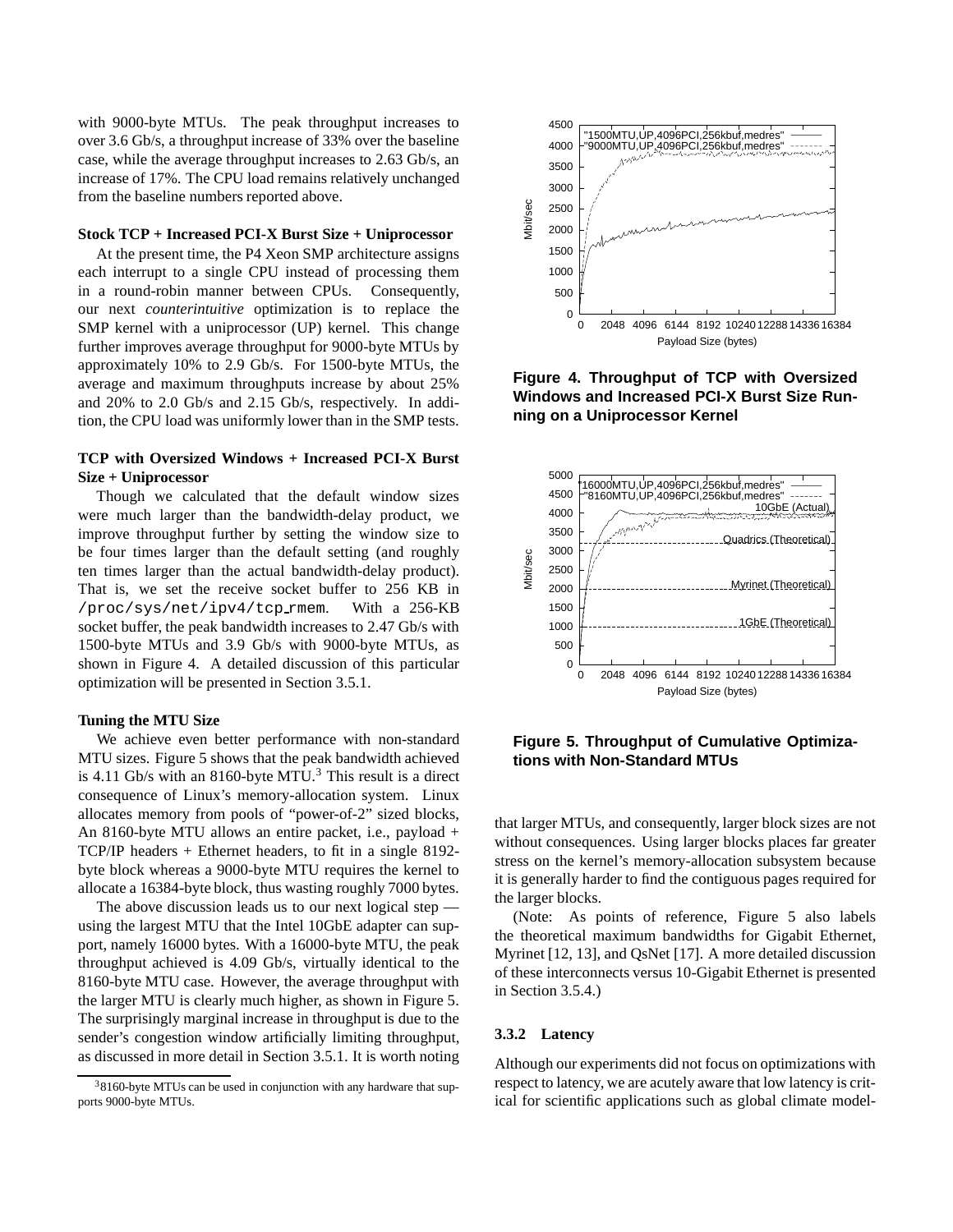ing [24]. Therefore, we report our preliminary latency results here, demonstrate how end-to-end latency can be improved, and suggest other avenues for improvement.

Our latency measurements, running NetPipe between a pair of 2.2-GHz Dell PowerEdge 2650s, produce  $19$ - $\mu$ s end-to-end latency when the machines are connected back-to-back and  $25$ -us end-to-end latency when going through the Foundry FastIron 1500 switch. As the payload size increases from one byte to 1024 bytes, latencies increase linearly in a stepwise fashion, as shown in Figure 6. Over the entire range of payloads, the end-to-end latency increases a total of 20% such that the back-to-back latency is 23  $\mu$ s and the end-to-end latency through the switch is 28  $\mu$ s.

To reduce these latency numbers even further, particularly for latency-sensitive environments, we trivially shave off an additional 5  $\mu$ s (i.e., down to 14- $\mu$ s end-to-end latency) by simply turning off a feature called *interrupt coalescing* (Figure 7). In our bandwidth tests and the above latency tests in Figure 6, we had configured the 10GbE adapters with a  $5-\mu s$ interrupt delay. This delay is the period that the 10GbE card *waits* between receiving a packet and raising an interrupt to signal packet reception. Such a delay allows multiple packet receptions to be coalesced into a single interrupt, thus reducing the CPU load on the host at the expense of latency.

From the perspective of the host system, newer versions of Linux (which we have yet to test) implement a New API (NAPI) for network processing. This NAPI allows for better handling of network adapters (or network interface cards) that support hardware-based interrupt coalescing by coalescing the software processing of packets from the network adapter's ring buffer. The older API queues each received packet separately, regardless of whether multiple packets are received in a single interrupt, resulting in wasted time in an interrupt context to process each individual packet. In the NAPI, the interrupt context only queues the fact that packets are ready to be processed and schedules the packets to be received from the network interface card later, outside the scope of the interrupt context. This approach provides two major benefits: (1) less time spent in an interrupt context and (2) more efficient processing of packets, which ultimately decreases the load that the 10GbE card places on the receiving host. (In systems where the host CPU is a bottleneck, it would also result in higher bandwidth.)

Newer versions of Linux also support TCP Segmentation Offload (TSO, also known as Large Send), another offload feature supported by Intel's 10GbE adapters. TSO allows the transmitting system to use a large (64 KB) "virtual" MTU. The 10GbE card then re-segments the payload into smaller packets for transmission. As the NAPI does for receiving systems, the implementation of TSO should reduce the CPU load on transmitting systems, and in many cases, will increase throughput.



**Figure 6. End-to-End Latency in Test Configuration**



**Figure 7. End-to-End Latency without Interrupt Coalescing**

## **3.4. Anecdotal Results**

In addition to the more thorough experimental results above, we have preliminary results on machines that we had very limited access to. The first set of these machines, provided by Intel and described briefly in Section 3.1, primarily differ from the Dell PE2650s by having dual 2.66-GHz CPUs and a 533-MHz FSB. The essentially "out-of-box" performance of the 10GbE adapters on these machines was 4.64- Gb/s in a back-to-back configuration. (It is worth noting that this performance required TCP timestamps to be disabled because enabling timestamps reduced throughput by approximately 10%. The reason for this behavior is explained in Section 3.5.2). Latency numbers between these machines appeared to be up to  $2 \mu s$  less than those seen between the Dell PE2650s, indicating that end-to-end latencies could reach as low as 12  $\mu$ s.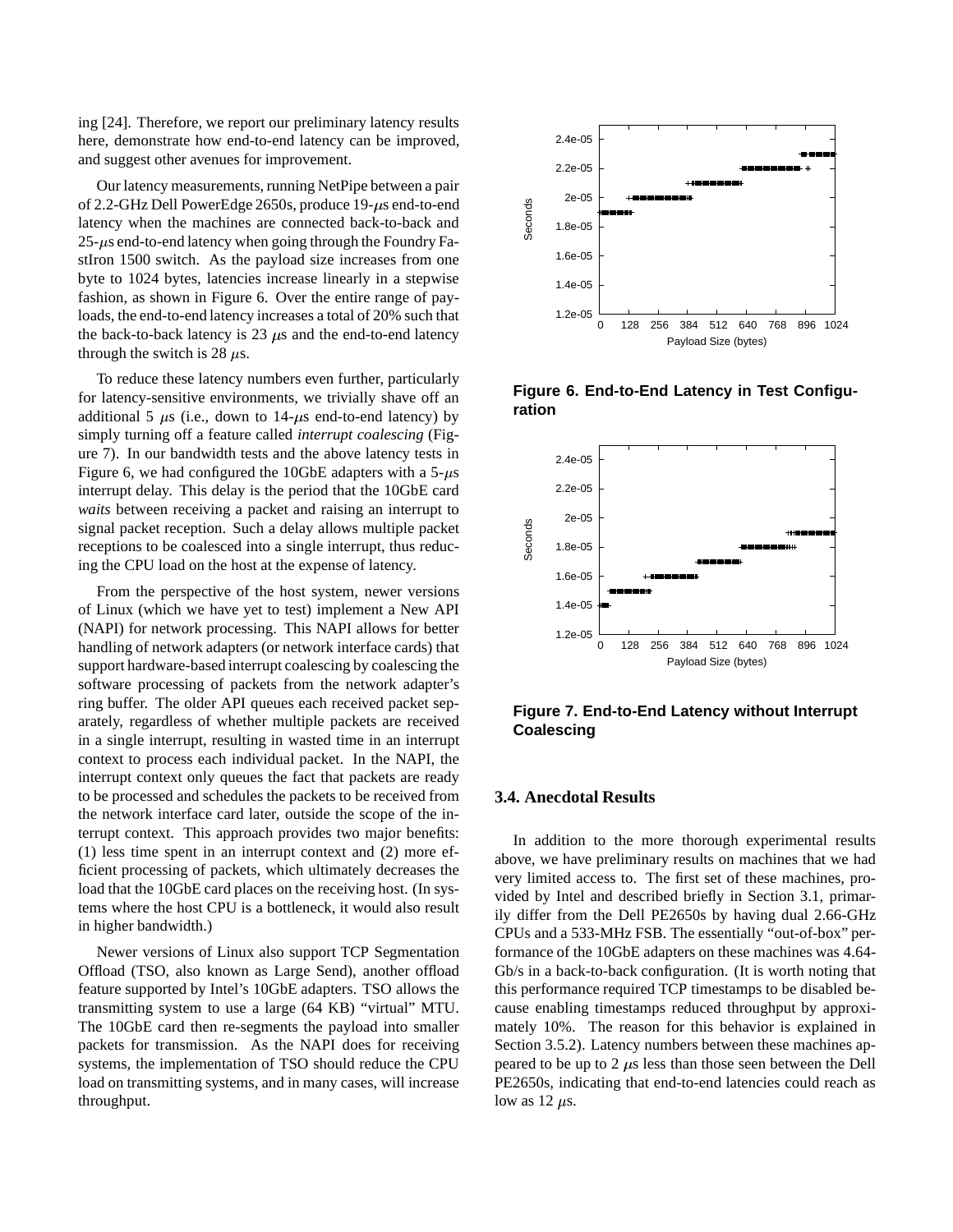We also have anecdotal 10GbE results for a 1-GHz quadprocessor Itanium-II system. Specifically, multiple 1GbE clients were aggregated through a 10GbE switch into a single 1-GHz quad-processor Itanium-II system with a 10GbE adapter. Performing the same set of optimizations, as described above, on the Itanium-II system produces a unidirectional throughput of 7.2 Gb/s.

## **3.5. Discussion of LAN/SAN Results**

This subsection presents a more detailed analysis of our experiments, proposes ways to improve performance further, and puts our 10GbE results in context with respect to other network interconnects.

## **3.5.1. LAN/SAN TCP Windows**

Back in Section 3.3, the "9000-byte MTU" throughput results in Figure 3 showed a marked dip for payload sizes between 7436 and 8948 bytes (as well as a series of smaller, but higher frequency, dips across all payload sizes). Even optimizing the PCI-X burst transfer size and using a uniprocessor kernel did not eliminate the marked dip; however, oversizing the TCP windows *did* eliminate the marked dip, as shown in Figure 4.

Using tcpdump and by monitoring the kernel's internal state variables with MAGNET, we trace the causes of this behavior to inefficient window use by both the sender and receiver. Briefly, the throughput dips are a result of (1) a large Maximum Segment Size (MSS<sup>4</sup>) relative to the ideal window size and (2) Linux's TCP stack keeping both the advertised and congestion windows MSS-aligned.<sup>5</sup>

On the receive side, the actual advertised window is significantly smaller than the expected value of 48 KB, as calculated in Section 3.3. This behavior is a consequence of Linux's implementation of the Silly Window Syndrome (SWS) avoidance algorithm [3]. Because the advertised window is kept aligned with the MSS, it cannot be increased by small amounts.<sup>6</sup> The larger that the MSS is relative to the advertised window, the harder it becomes to increase the advertised window. 7

On the sender side, performance is similarly limited because the congestion window is kept aligned with the MSS [1]. For instance, with a  $19-\mu s$  latency, the theoretical ideal window size for 10GbE is about 48 KB. With a 9000-byte MTU (8948-byte MSS with options), this translates to about 5.5 packets per window. Thus, neither the sender nor the receiver can transfer 6 complete packets; both can do at best 5 packets. This immediately attenuates the ideal data rate by nearly 17%.

The effect can be even more severe with smaller bandwidth-delay products, as shown in Figure 8. Such a situation can arise on either the send or receive side. We describe the send-side case as it is easier to understand — the theoretical (or ideal) window size is a hard limit that the sender cannot exceed (e.g., 26 KB in Figure 8). Because the congestioncontrol window must be MSS-aligned on the sender side, the actual congestion-control window is only 18 KB, or 31% less than the allowable 26-KB window.



#### **Figure 8. Ideal vs. MSS-allowed Window**

In addition to the above inefficiencies, the *full* socket-buffer memory (as allocated for window use by the kernel) on the receive may *never* be available to be advertised as the window. That is, although the window that the receiver advertises is a function of the available buffer memory, there is no requirement that this available buffer memory be a multiple of the MSS. As a result, the amount of memory that is *not* a multiple of the MSS is simply wasted.

To further complicate matters, the MSS is not necessarily constant between communicating hosts, i.e., the sender's MSS is no necessarily equal to the receiver's MSS. Why is this an issue? Consider a sender MSS of 8960 bytes and a receiver MSS of 8948 bytes and let the receiver have 33,000 bytes of available socket memory. <sup>8</sup> The receiver will then advertise a window of  $(int) \frac{33000}{8948} * 8948 = 26,844$  bytes, or 19% less than the available 33,000 bytes. With a sender MSS of 8960 bytes, the maximum size that the congestion window can be, due to the fact that the congestion window must be kept MSSaligned, is  $(int) \frac{26844}{8940} * 8940 = 17,920$  bytes, or 33% less than the receiver's advertised window and nearly 50% smaller than the actual available socket memory of 33,000 bytes. If window scaling is used (as is becoming more prevalent with the proliferation of gigabit-per-second networks in the wide-area network), the situation is exacerbated even further because the accuracy of the window diminishes as the scaling factor in-

 $4$ Loosely speaking, MSS = MTU – packet headers.

<sup>5</sup>Linux is not unique in this behavior; it is shared by most modern TCPs.  ${}^{6}$ The window is aligned  $\cdots$   $\cdots$   $\cdots$   $\cdots$   $\cdots$   $\cdots$   $\cdots$   $\cdots$   $\cdots$ 

This rounds the window *down* to the nearest increment of MSS bytes.

<sup>7</sup>We note that this is actually an argument for *not* increasing the MTU size.

<sup>8</sup>We frequently observe such a situation, i.e., the sender using a larger MSS value than the receiver, in our tests. This is apparently a result of how the receiver estimates the sender's MSS and might well be an implementation bug.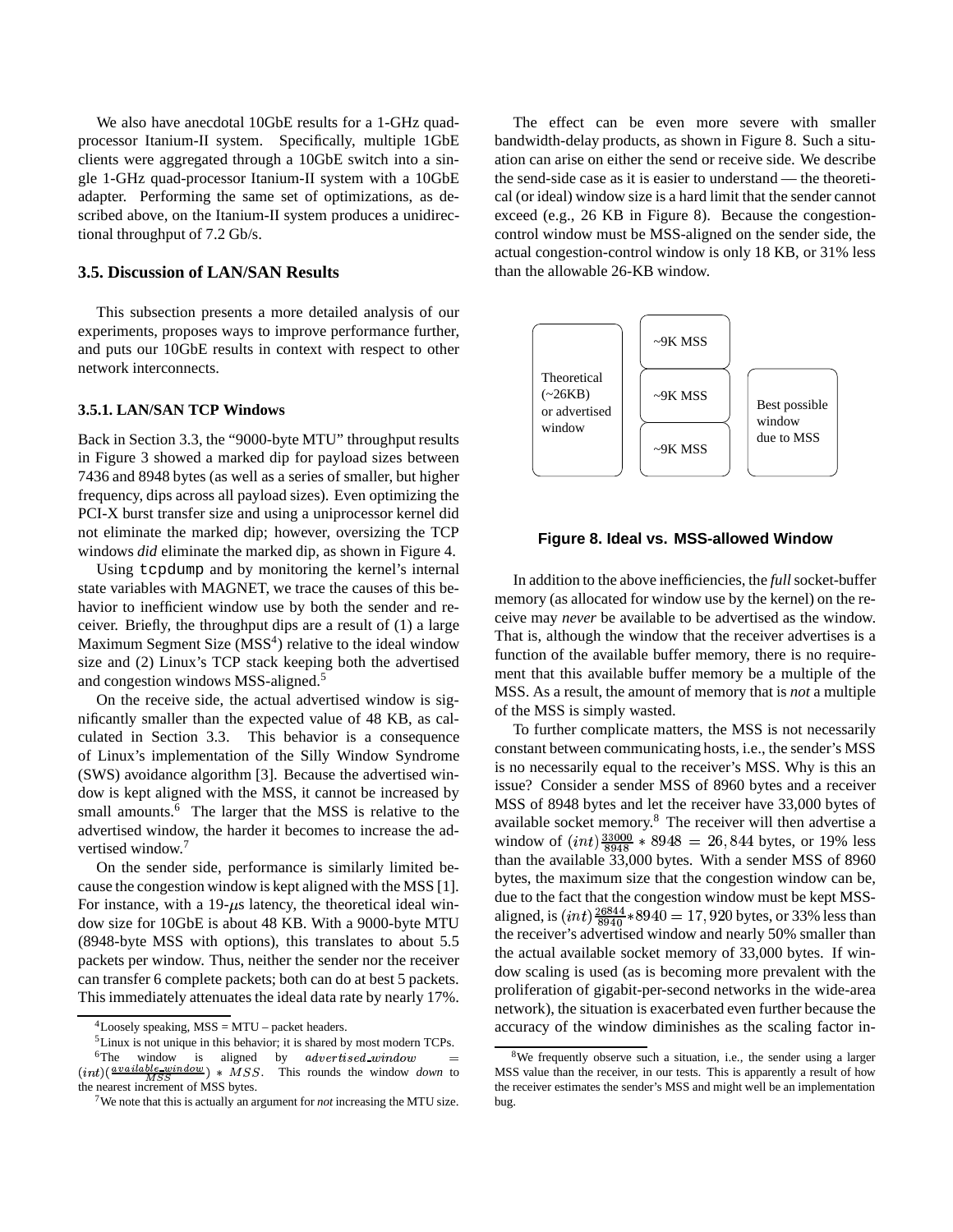creases. Even without scaling, in this example, the sender and receiver are both artificially limiting the bandwidth by a total of nearly 50%.

To overcome the above problems, network researchers routinely (and in many cases, blindly) increase the default socket buffer sizes even further until performance improves. However, this is a poor "band-aid" solution in general. There should be no need to set the socket buffer to many times the ideal window size in any environment; in a WAN environment, setting the socket buffer too large can severely impact performance, as noted in Table 1. Furthermore, the low latencies and large MSS in LAN/SAN environments are contrary to this "conventional wisdom" of setting the window/buffer size so large. In addition, the above solution does not prevent the sender from being artificially limited by the congestion window, as noted earlier. Better solutions might include the following:

- Modifying the SWS avoidance and congestion-window algorithms to allow for fractional MSS increments when the number of segments per window is small.
- Making "better" (or at least, more conservative) adaptive calculations of the MSS on the receive side.
- Allowing the sender to incrementally decrease the MSS if the congestion window is locked in a steady state.

In summary, although larger MTUs tend to improve network throughput and reduce CPU load, they magnify problems that were not as apparent with the standard 1500-byte MTU, particularly in a LAN/SAN environment. Specifically, a large MSS relative to the ideal window size (as in a LAN/SAN) and TCP's "enforcement" of MSS-aligned windows results in lower-than-expected, highly-fluctuating throughput.

(Interestingly, we first ran into these problems when working with IP over the Quadrics interconnect. The problem manifested itself to a lesser extent due to the lower data rates of Quadrics QsNet (3.2 Gb/s). However, as latency decreases, bandwidth increases, and perhaps most importantly, MTU size increases [9], this problem will only exacerbate itself further.)

## **3.5.2. Analysis of Performance Limits**

Given that the hardware-based bottleneck in the Dell PE2650s is the PCI-X bus at 8.5 Gb/s, the peak throughput of 4.11 Gb/s is only about half the rate that we expect.

In all of our experiments, the CPU load remains low enough to indicate that the CPU is not a primary bottleneck. This is supported by the fact that disabling TCP timestamps on the PE2650s yields no increase in throughput; disabling timestamps gives the CPU more time for TCP processing and should therefore yield greater throughput if the CPU were a bottleneck. Furthermore, by moving from 1500- to 9000-byte MTUs, we typically expect a performance increase of 3x-6x if the CPU were the bottleneck. Our results show an increase of only 1.5x-2x.

It is possible that the inherent complexity of the TCP receive path (relative to the transmit path) results in a receivepath bottleneck. In addition, while we have anecdotal evidence that the ServerWorks GC-LE chipset is capable of sustaining better than 90% of the PCI-X bandwidth it has not been confirmed. In short, both the TCP receive path and the actual PCI-X bus performance are potential bottlenecks. To evaluate both, we conduct multi-flow testing of the 10GbE adapters through our Foundry FastIron 1500 switch. These tests allow us to aggregate nearly 16 Gb/s from multiple 1GbE-enabled hosts to one or two 10GbE-enabled hosts (or vice versa).

In the first set of tests, we transmit to (or from) a single 10GbE adapter. These tests identify bottlenecks in the receive path, relative to the transmit path, by multiplexing the processing required for one path across several machines while keeping the aggregated path to (or from) a single 10GbE-enabled Dell PE2650 constant. These results unexpectedly show that the transmit and receive paths are of statistically equal performance. Given the relative complexity of the receive path compared to the transmit path, we initially expect to see better performance when the 10GbE adapter is transmitting to multiple hosts than when receiving from multiple hosts. Previous experience provides a likely explanation for this behavior. Packets from multiple hosts are more likely to be received in frequent bursts than are packets from a single host, allowing the receive path to benefit from interrupt coalescing, thereby increasing the receive-side bandwidth relative to transmit bandwidth.<sup>9</sup>

Multiplexing GbE flows across two 10GbE adapters on independent buses in a single machine yields results statistically identical to those obtained using a single 10GbE adapter. We can therefore rule out the PCI-X bus as a primary bottleneck. In addition, this test also eliminates the 10GbE adapter as a primary bottleneck.

Using the Dell PE4600s and Intel-provided dual 2.66-GHz systems, we determine that memory bandwidth is not a likely bottleneck either. The PE4600s use the GC-HE chipset, offering a theoretical memory bandwidth of 51.2 Gb/s; the STREAM [10] memory benchmark reports 12.8-Gb/s memory bandwidth on these systems, nearly 50% better than that of the Dell PE2650s. Despite this higher memory bandwidth, we observe no increase in network performance. There are, unfortunately, enough architectural differences between the PE2650 and PE4600 that further investigation is required.

The Intel-provided systems, however, further confirm that memory bandwidth is not a likely bottleneck. STREAM results for the PE2650s and Intel-provided systems are within a few percent of each other. However, the Intel-provided sys-

 $9$ This confirms results in [4], albeit by very different means.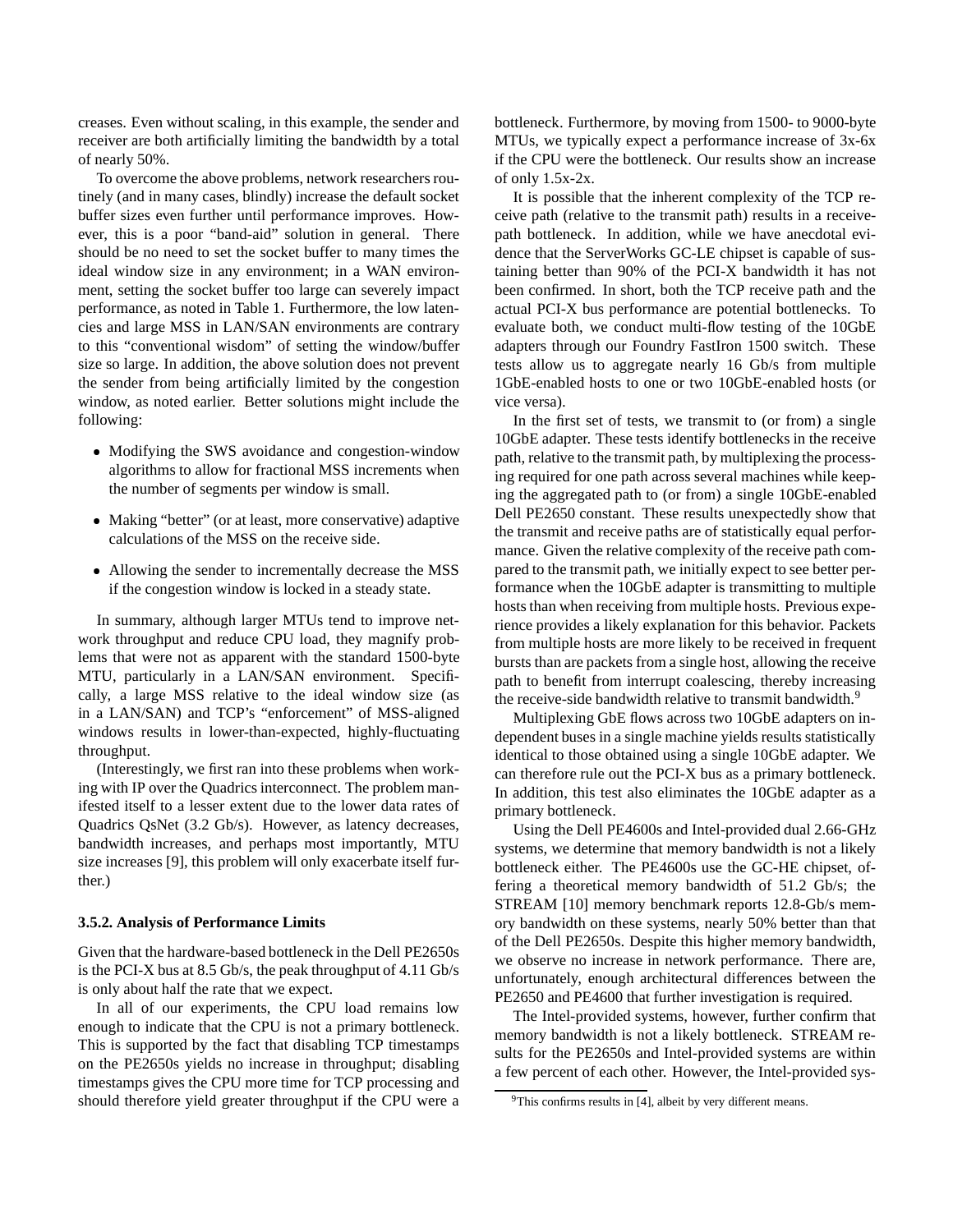tems achieved 4.64 Gb/s with virtually no optimizations while the heavily optimized PE2650s only reached 4.11 Gb/s. This difference in performance, better than 13%, cannot be accounted for by differences in the memory bandwidth alone. A more likely, but related, explanation is the change in frontside bus (FSB) speed. Further investigation is needed, however, before making such a conclusion.

All of the above results are supported by Linux's packet generator. The packet generator bypasses the TCP/IP and UDP/IP stacks entirely. It is a kernel-level loop that transmits pre-formed "dummy" UDP packets directly to the adapter (that is, it is single-copy). We observe a maximum bandwidth of 5.5 Gb/s (8160-byte packets at approximately 88,400 packets/sec) on the PE2650s when using the packet generator. This rate is maintained when additional load is placed on the CPU, indicating that the CPU is not a bottleneck. Because the packet generator is single-copy (as opposed to the IP stack's triple-copy), memory bandwidth is not a limit to its performance. Our observed TCP bandwidth, which is *not* singlecopy, is about 75% of the packet generator bandwidth. It is reasonable to expect, however, that the TCP/IP stack would attenuate the packet generator's performance by about 25%. While this does not demonstratively rule out memory bandwidth as a bottleneck, it does indicate the the observed performance is in line with what we should expect were the memory bandwidth not a bottleneck.

Overall, we are left to believe that the host software's ability to move data between every component in the system is likely the bottleneck. Given that the Linux kernel's packet generator reports a maximum total bandwidth of approximately 5.5 Gb/s on the PE2650s, this movement of data attenuates throughput by 3 Gb/s (i.e., 8.5 Gb/s - 5.5 Gb/s) and is the primary bottleneck toward achieving higher performance.

#### **3.5.3. Breaking the Bottlenecks**

To improve network performance, contemporary network adapters provide various means for reducing the load on the host operating system and hardware. These methods, oftentimes referred to as "offload" techniques, attempt to move networking tasks from the host processor to the adapter. A few of these techniques have been discussed above, e.g., TSO, checksum offloading, and interrupt coalescing. While each of these techniques do offer measurable performance gains, their main benefit is in decreasing the load on the host CPU rather than substantially improving throughput and end-to-end latency.

However, in all of our experiments, we have seen that CPU load is not the primary bottleneck. Thus, the host system's bandwidth is more likely I/O-limited than CPU-limited. So, the key to improving bandwidth is to either improve the host system's ability to move data, decrease the amount of data that needs to be moved, or decrease the number of times that the data needs to be moved across the memory bus [18, 19].

The two prevailing approaches towards improving TCP/IP performance are TCP offload engines (TOEs) and RDMA over IP [19]. The former will offload the entire TCP stack into the silicon of the network adapter while the latter will leverage the use of a processor on the network adapter to run TCP software and enable direct data placement from the network adapter into application space (RDMA over IP), thus eliminating excessive copying across the memory bus and virtually eliminating processing load from the host CPU.

It is our belief that TOE is *not* the best solution for a general-purposeTCP. Many previous attempts at TOE engines failed because design and implementation errors are virtually impossible to change once they are cast in silicon (unless an FPGA, field-programmable gate array, or other fieldupgradable processor is used). In a TOE, the TCP implementation is effectively hidden from the host CPU software, making it difficult to interface with. Hardware design and production costs are significantly larger than with so-called "dumb" adapters. Most importantly, the adapter must still transfer data across the memory and I/O buses, introducing a potential source of data errors, *errors that a TOE has no way to detect or correct*.

Our experience has shown that hardware can have design defects that lead to data errors. In high-load environments, heat, high bit rates, or poor hardware designs often contribute in error rates far higher than predicted by hardware manufacturers [20]. This is especially the case with "bleeding edge" and other high-performance hardware. For instance, in our educated opinion, received TCP data should *not* be checksummed in the adapter; rather they must be computed once the data has reached the system's main memory. Unfortunately, current proposals for TOEs perform checksums in the adapter.

Rather than implement a complete TOE, we would like to see an implementation of a TCP header-parsing engine, e.g., *a la* ST [18]. Briefly, such an engine would use a hash table of established sockets to transfer the payload of incoming packets directly into user memory. The headers would then be passed on to the kernel for normal processing. In the event of out-of-order packets, or other TCP circumstances that cannot be handled on a fast path, the adapter passes the entire packet on to the kernel for traditional processing.

Such an implementation requires a small amount of logic and buffer memory on the adapter itself as well as a simple interface for interacting with the kernel. Furthermore, this approach keeps the TCP logic on the host while allowing the adapter to transfer the payload. It also isolates TCP from hardware-dependent design decisions and allows for an easy upgrade, maintenance, and development path for the TCP.

An additional possibility that we hope to see implemented in the future is the placement of network adapters on the Memory Controller Hub (MCH), typically found on the Northbridge. Intel's Communication Streaming Architecture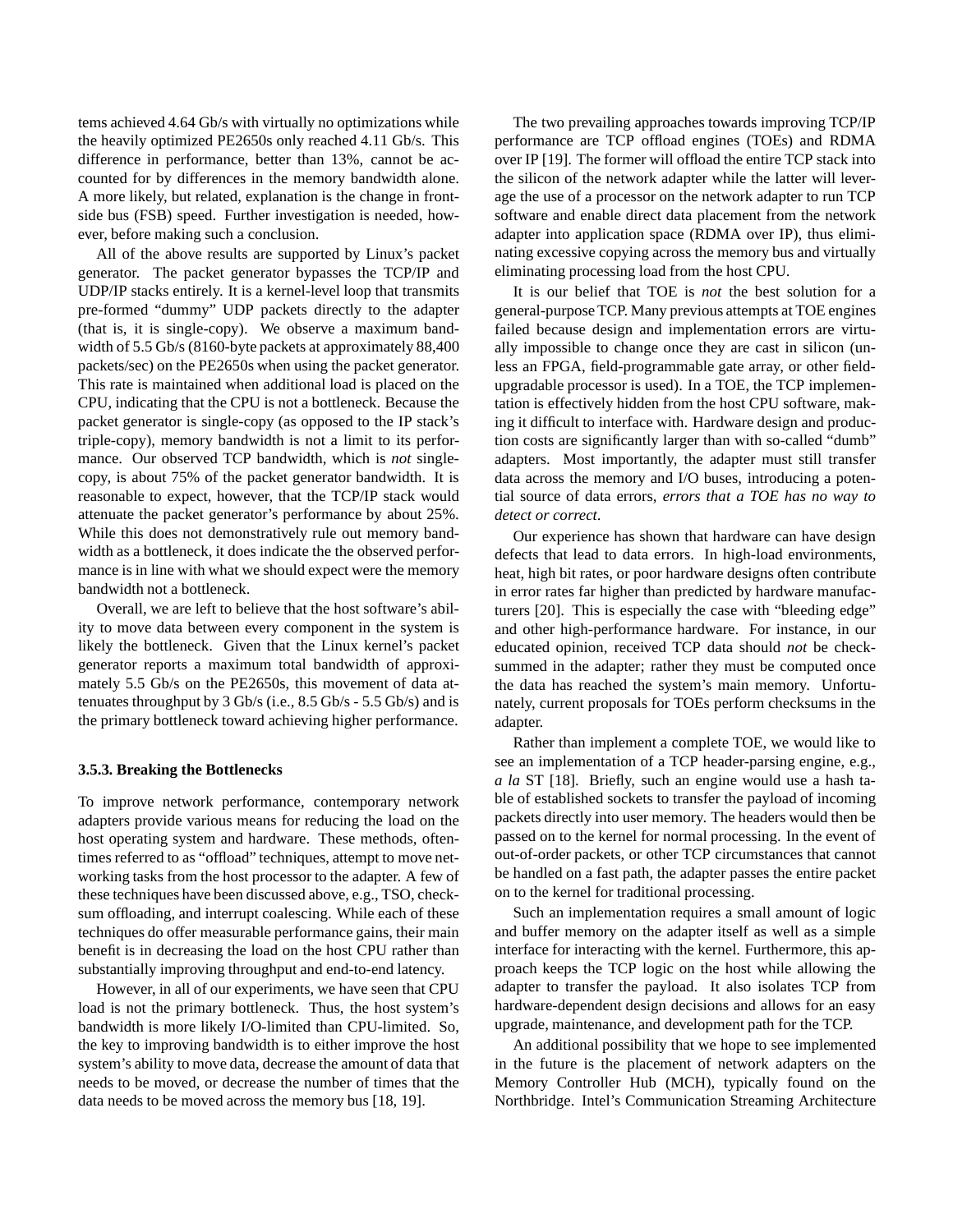(CSA) [5] is such an implementation for Gigabit Ethernet. Placing the adapter on the MCH allows for the bypass of the I/O bus. By eliminating the I/O bus, we eliminate both an important bottleneck and a source of data errors. In addition, the adapter is better enabled to compute the checksum of the payload once placed in system memory. Such a computation would significantly improve the accuracy and reliability of the checksums.

## **3.5.4. Putting the 10GbE LAN/SAN Numbers in Perspective**

We now turn to discuss the actual performance that one can expect out of Gigabit Ethernet, Myrinet, and even QsNet (rather than the theoretical maximums shown in Figure 5) in order to provide a better reference point for the 10GbE results.

Our extensive experience with 1GbE chipsets (e.g., Intel's e1000 line and Broadcom's Tigon3) allows us to achieve near line-speed performance with a 1500-byte MTU in a LAN/SAN environment with most payload sizes. With additional optimizations in a WAN environment, similar performance can be achieved but with a 9000-byte MTU.<sup>10</sup>

For comparison to Myrinet, we report Myricom's published performance numbers for their adapters [12, 13]. Using their proprietary GM API, sustained unidirectional bandwidth is 1.984 Gb/s and bidirectional bandwidth is 3.912 Gb/s. Both of these numbers are within 3% of the 2-Gb/s unidirectional hardware limit. The GM API provide latencies on the order of 6 to 7  $\mu$ s. To use this API, however, may oftentimes require rewriting portions of legacy applications' code.

Myrinet provides a TCP/IP emulation layer to avoid this problem. The performance of this layer, however is notably less than that of the GM API. Bandwidth drops to 1.853 Gb/s, and latencies skyrocket to over 30  $\mu$ s.

Our experiences with Quadrics' QsNet produced unidirectional bandwidth and latency numbers of 2.456 Gb/s and 4.9  $\mu$ s, respectively, using QsNet's Elan3 API. As with Myrinet's GM API, the Elan3 API may require application codes to rewrite their network code, typically from a sockets API to Elan3 API. To address this issue, Quadrics also has a highly efficient implementation of TCP/IP that produces 2.240 Gb/s of bandwidth and under  $30 - \mu s$  latency. For additional performance results, see [17].

In summary, when comparing TCP/IP performance across all interconnect technologies, our established 10GbE throughput number (4.11 Gb/s) is over 300% better than GbE, over 120% better than Myrinet, and over 80% than QsNet while our established 10GbE latency number (19  $\mu$ s) is roughly 400% better than GbE and 50% better than Myrinet and QsNet. Our preliminary 10GbE throughput number of 7.2 Gb/s on the Itanium-II systems is nearly 700% better than GbE, nearly

300% better than Myrinet, and over 200% better than Qs-Net. Finally, even when comparing our 10GbE TCP/IP performance numbers with the numbers from other interconnects' specialized network software (e.g., GM and Elan3), we find the 10GbE performance to be highly competitive — generally better with respect to throughput and slightly worse with respect to latency.

# **4. WAN Tests**

In this section, we provide a brief account of our wide-area network tests, and more specifically, our Internet2 Land Speed Record effort back in February 2003.

## **4.1. Environment**

In this section, we present the performance of our 10GbE adapters across a WAN that stretched from Sunnyvale, California to Geneva, Switzerland (i.e., 10,037 kilometers), as shown in Figure 9. The WAN utilized a loaned Level3 OC-192 POS (10 Gb/s) circuit from the Level3 PoP at Sunnyvale to StarLight in Chicago and then traversed the transatlantic LHCnet OC-48 POS (2.5 Gb/s) circuit between Chicago and Geneva.

At Sunnyvale, the OC-192 POS circuit originated at a Cisco GSR 12406 router and was connected to a Juniper T640 (NSF TeraGrid router) at Starlight in Chicago. The TeraGrid router then crossed over to a Cisco 7609 router before heading overseas to a Cisco 7606 router in Geneva. In traversing roughly halfway across the world, our WAN traffic crossed two different autonomous systems: AS75 (TeraGrid) and AS503 (CERN).

At each end point, we had a dual 2.4-GHz Intel Xeon PC with 2 GB of memory and a dedicated 133-MHz PCI-X bus for the 10GbE adapter. Each node ran Linux 2.4.19 with jumbo frames and optimized its buffer size to be approximately the bandwidth-delay product, i.e.,

```
echo ''4096 87380 128388607'' >
  /proc/sys/net/ipv4/tcp_rmem
echo ''4096 65530 128388607'' >
  /proc/sys/net/ipv4/tcp_wmem
echo 128388607 > /proc/sys/net/core/wmem_max
echo 128388607 > /proc/sys/net/core/rmem_max
```

```
/sbin/ifconfig eth1 txqueuelen 10000
/sbin/ifconfig eth1 mtu 9000
```
#### **4.2. Experiment & Result**

The additive increase, multiplicative decrease (AIMD) algorithm governs TCP's bandwidth through a sender-side state variable called the congestion window. The AIMD algorithm modifies the size of the congestion window according to the network conditions. Without any packet loss, the congestion

<sup>&</sup>lt;sup>10</sup>Internet2 Land Speed Record set on November 19, 2002: single-stream TCP/IP of 923 Mb/s over a distance of 10,978 km.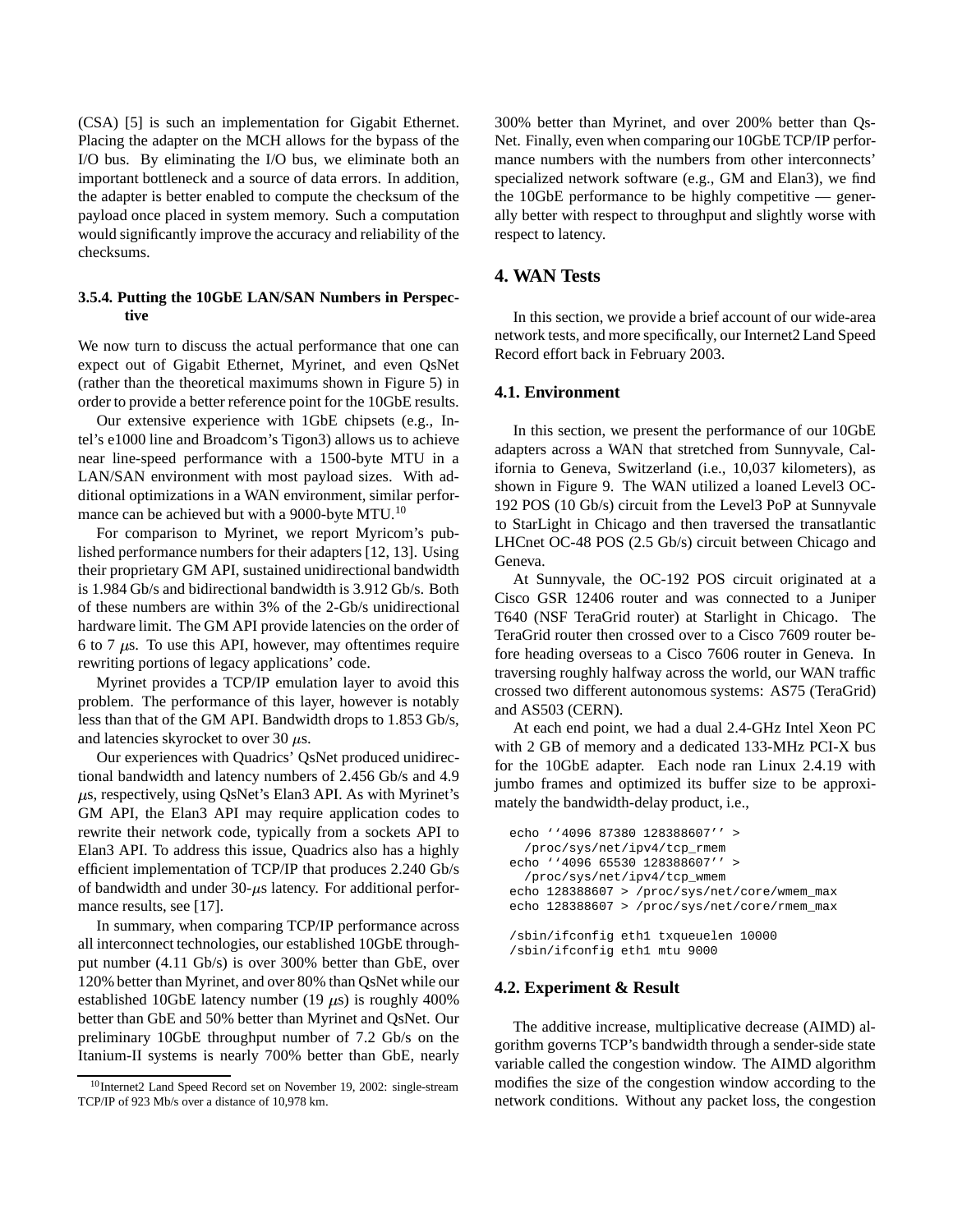

**Figure 9. 10-Gigabit Ethernet WAN Environment**

window normally opens at a constant rate of one segment per round-trip time; but each time a congestion signal is received (i.e., packet loss), the congestion window is halved.

However, as the bandwidth and latency increase, and hence, increasing the bandwidth-delay product, the effect of a single packet loss is disastrous in these long fat networks with gargantuan bandwidth-delay products. For example, in future scenarios, e.g., 10-Gb/s connection from end-to-end between Geneva and Sunnyvale, Table 1 shows how long it takes to recover from a packet loss and eventually return to the original transmission rate (prior to the packet loss), assuming that the congestion window size is equal to the bandwidth-delay product when the packet is lost.

To avoid this problem, one simply needs to reduce the packet-loss rate. But how? In our environment, packet loss is due exclusively to congestion in the network, i.e., packets are dropped when the number of unacknowledged packets exceeds the available capacity of the network. In order to reduce the packet-loss rate, we must "stop" the increase of the congestion window before it reaches a congested state. Because explicit control of the congestion-control window is not possible, we turn to the flow-control window (TCP buffer sizing) to implicitly cap the congestion-window size to the bandwidthdelay product of the wide-area network so that the network approaches congestion but avoids it altogether.

As a result, using only a single TCP/IP stream between Sunnyvale and Geneva, we achieved an end-to-end throughput of 2.38 Gb/s over a distance of 10,037 kilometers. This translates into moving a terabyte of data in less than one hour.

Why is this result so remarkable? First, it is well-known that TCP end-to-end throughput is inversely proportional to round-trip time; that is, the longer the round-trip time (in this case, 180 ms, or approximately 10,000 times larger than the round-trip time in the LAN/SAN), the lower the throughput. Second, given that the bottleneck bandwidth is the transatlantic LHCnet OC-48 POS at 2.5 Gb/s, achieving 2.38 Gb/s means that the connection operated at roughly 99% payload efficiency. Third, the end-to-end WAN throughput is actually *larger* than what an application user typically sees in a LAN/SAN environment. Fourth, our results smashed both the single- and multi-stream Internet2 Land Speed Records by 2.5 times.

# **5. Conclusion**

With the current generation of SAN interconnects such as Myrinet and QsNet being theoretically hardware-capped at 2 Gb/s and 3.2 Gb/s, respectively, achieving over 4 Gb/s of endto-end throughput with 10GbE makes it a viable *commodity* interconnect for SANs in addition to LANs. However, its Achilles' heel is its  $12-\mu s$  (best-case) end-to-end latency, which is 1.7 times slower than Myrinet/GM (but over two times faster than Myrinet/IP) and 2.4 times slower than Qs-Net/Elan3 (but over two times faster than QsNet/IP). These performance differences can be attributed mainly to the host software.

In recent tests on the dual 2.66-GHz CPUs with 533- MHz FSB Intel E7505-based systems running Linux, we have achieved 4.64 Gb/s throughput "out of the box." The greatest difference between these systems and the PE2650s is the FSB, which indicates that the CPU's ability to move — but not process — data, might be an important bottleneck. These tests have not yet been fully analyzed.

To continue this work, we are currently instrumenting the Linux TCP stack with MAGNET to perform per-packet profiling and tracing of the stack's control path. MAGNET allows us to profile arbitrary sections of the stack with CPU-clock accuracy, while 10GbE stresses the stack with previously im-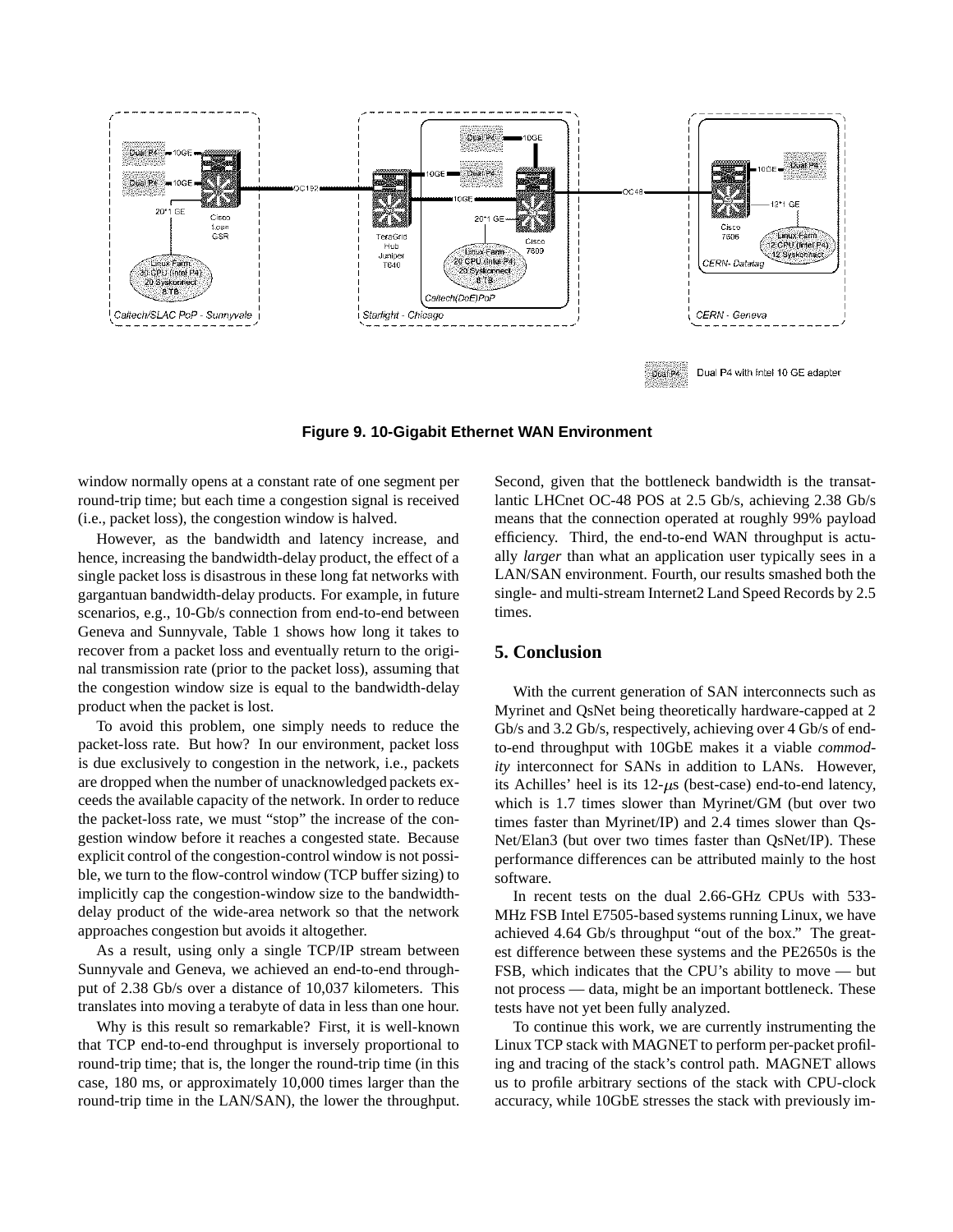| Path                      | <b>Bandwidth Assumption</b> | $RTT$ (ms) | <b>MSS</b> (bytes) | <b>Time to Recover</b> |  |
|---------------------------|-----------------------------|------------|--------------------|------------------------|--|
| <b>LAN</b>                | 10 Gbps                     |            | 1460               | $428$ ms               |  |
| Geneva - Chicago          | $10 \text{ Gb/s}$           | 120        | 1460               | 1 <sub>hr</sub> 42 min |  |
| Geneva - Chicago          | $10 \text{ Gb/s}$           | 120        | 8960               | $17 \text{ min}$       |  |
| <b>Geneva - Sunnyvale</b> | $10 \text{ Gb/s}$           | 180        | 1460               | 3 hr 51 min            |  |
| <b>Geneva - Sunnyvale</b> | $10 \text{ Gb/s}$           | 180        | 8960               | $38 \text{ min}$       |  |

|  |  | Table 1. Time to Recover from a Single Packet Loss |  |  |  |  |
|--|--|----------------------------------------------------|--|--|--|--|
|--|--|----------------------------------------------------|--|--|--|--|

possible loads. Analysis of this data is giving us an unprecedentedly high-resolution picture of the most expensive aspects of TCP processing overhead [4].

While a better understanding of current performance bottlenecksis essential, the authors' past experience with Myrinet and Quadrics leads them to believe that an OS-bypass protocol, like RDMA over IP, implemented over 10GbE would result in throughput approaching 8 Gb/s, end-to-end latencies below 10  $\mu$ s, and a CPU load approaching zero. However, because high-performance OS-bypass protocols require an onboard (programmable) network processor on the adapter, the 10GbE adapter from Intel currently cannot support an OSbypass protocol.

The availability of 10-Gigabit Ethernet provides a remarkable opportunity for network researchers in LANs, SANs, MANs, and even WANs in support of networks of workstations, clusters, distributed clusters, and grids, respectively. The unprecedented (commodity) performance offered by the Intel PRO/10GbE server adapter also enabled us to smash the Internet2 Land Speed Record (http://lsr.internet2.edu) on February 27, 2003, by sustaining 2.38 Gb/s across 10,037 km between Sunnyvale, California and Geneva, Switzerland, i.e., 23,888,060,000,000,000 meters-bits/sec.

## **Acknowledgements**

First and foremost, we would like to thank the Intel team — Patrick Connor, Caroline Larson, Peter Molnar, and Marc Rillema of the LAN Access Division — for their tremendous support of our research efforts and Eric Weigle for his assistance throughout this project.

With respect to the wide-area network, *none* of the research (e.g., Internet2 Land Speed Record) would have been possible without the generous support and contributions of many people and institutions. From an infrastructure standpoint, we thank Linda Winkler and Tom DeFanti from Argonne National Laboratory and the University of Illinois of Chicago, respectively, for the use of a Juniper T640 TeraGrid router at Starlight in Chicago. Equipment-wise, in addition to Intel, we thank

 Paul Fernes from Level(3) Communications for the OC-192 link from Sunnyvale to Chicago,

- Doug Walsten from Cisco Systems for the 10GbE switch support in Sunnyvale, and
- Peter Kersten and John Szewc from Foundry Networks for providing Los Alamos National Laboratory with a 10GbE switch to run their LAN/SAN tests on.

If any of the above infrastructure pieces would have fallen through, no attempt at the Internet2 Land Speed Record would have ever been made.

Last, but not least, we gratefully acknowledge the invaluable contributions and support of the following colleagues during our record-breaking effort on the Internet2 Land Speed Record: Julian Bunn and Suresh Singh of Caltech; Paolo Moroni and Daniel Davids of CERN; Edoardo Martelli of CERN/DataTAG; Gary Buhrmaster of SLAC; and Eric Weigle and Adam Engelhart of Los Alamos National Laboratory. In addition, we wish to thank the Internet2 consortium (http://www.internet2.edu) for creating a venue for "supernetworking" achievements.

# **References**

- [1] M. Allman, V. Paxson, and W. Stevens, "TCP Congestion Control," *RFC-2581*, April 1999.
- [2] N. Boden, D. Cohen, R. Felderman, A. Kulawik, C. Seitz, J. Seizovic, and W. Su, "Myrinet: A Gigabit-Per-Second Local Area Network," *IEEE Micro*, Vol. 15, No. 1, January/February 1995.
- [3] D. Clark, "Window and Acknowledgment Strategy in TCP," *RFC-813*, July 1982.
- [4] D. Clark, V. Jacobson, J. Romkey, and H. Salwen, "An Analysis of TCP Processing Overhead," *IEEE Communications*, Vol. 27, No. 6, June, 1989, pp. 23-29.
- [5] "Communication Streaming Architecture: Reducing the PCI Network Bottleneck," Intel Whitepaper 252451-002. Available at: http://www.intel.com/design/network/papers/252451.htm.
- [6] M. K. Gardner, W. Feng, M. Broxton, A Engelhart, and G. Hurwitz, "MAGNET: A Tool for Debugging, Analysis and Reflection in Computing Systems," *Proceedings of the 3rd IEEE/ACM International Symposium on Cluster Computing and the Grid (CCGrid'2003)*, May 2003.
- [7] G. Hurwitz, and W. Feng, "Initial End-to-End Performance Evaluation of 10-Gigabit Ethernet," *Proceedings of Hot Interconnects 11 (HotI'03)*, August 2003.